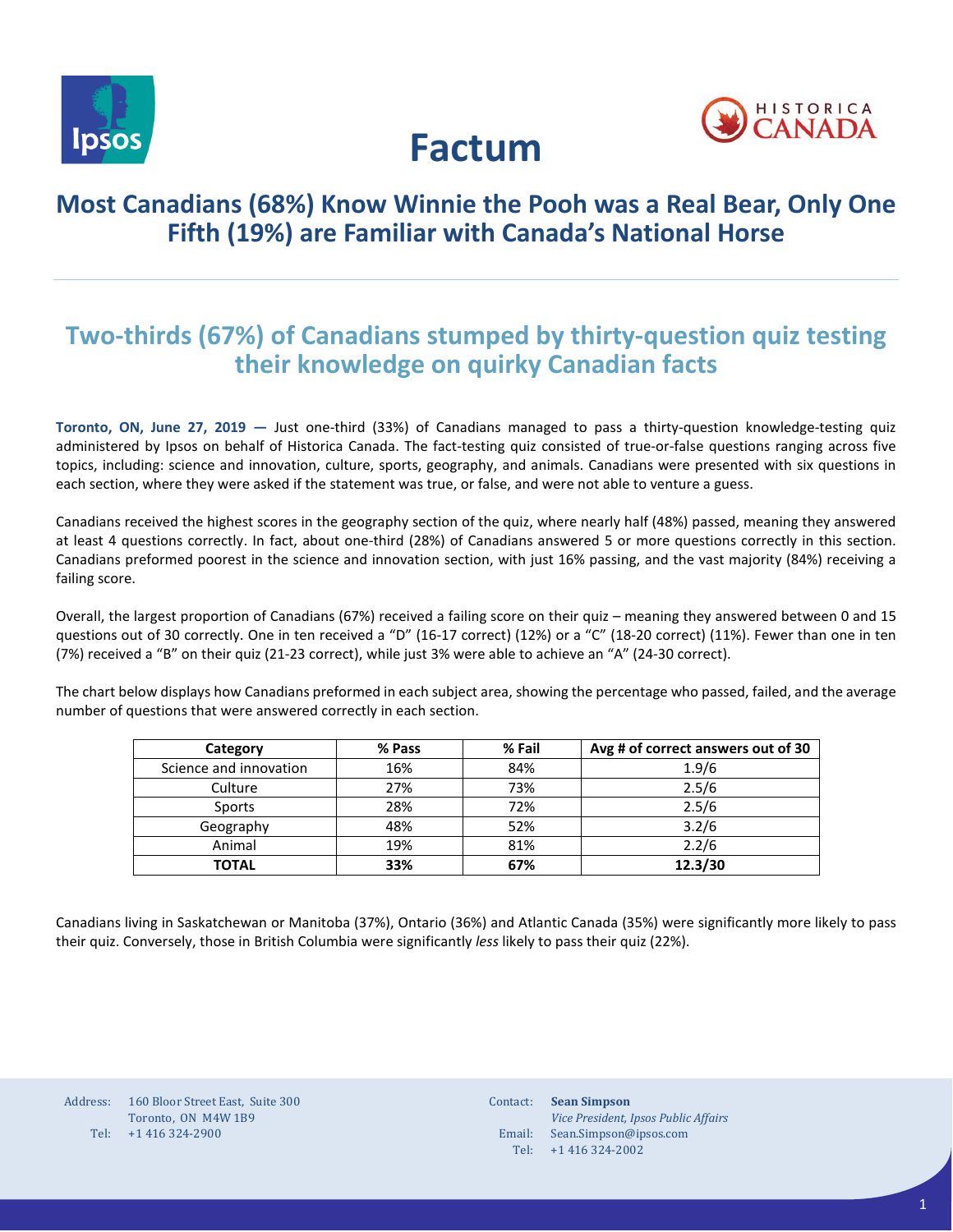

## **Factum – continued –**

|                                       |                                   |                | Region                           |                |        |                           |
|---------------------------------------|-----------------------------------|----------------|----------------------------------|----------------|--------|---------------------------|
|                                       | <b>British</b><br><b>Columbia</b> | <b>Alberta</b> | Saskatchewan/<br><b>Manitoba</b> | <b>Ontario</b> | Quebec | <b>Atlantic</b><br>Canada |
| Avg # of correct<br>answers out of 30 | 10.4                              | 13.4           | 12.7                             | 12.8           | 12     | 12.7                      |

Men (37%) were also significantly more likely than women (29%) to pass their quiz. Among age groups, there were no significant difference in terms of performance scores. The average scores for gender and age can be found in the table below.

|                                       | Gender |       | Age   |       |       |
|---------------------------------------|--------|-------|-------|-------|-------|
|                                       | Men    | Women | 18-34 | 35-54 | $55+$ |
| Avg # of correct<br>answers out of 30 | 12.8   | 11.9  | 11.7  | 12.4  | 12.7  |

The specific questions that were asked are listed below and includes the percentages of Canadians who answered correctly.

| Statements about science and innovation                                                                    | <b>Correct Answer</b> | % correct |
|------------------------------------------------------------------------------------------------------------|-----------------------|-----------|
|                                                                                                            |                       |           |
| Governor General Julie Payette was the first Canadian to board the International Space Station.            | True                  | 39%       |
| The first patent for artificial fur stemmed from Canadian efforts to develop better Arctic clothing        |                       |           |
| for the military during the Second World War.                                                              | True                  | 36%       |
| The first internet search engine, Archie (Archive without the V), was created by a graduate                |                       |           |
| student at McGill University.                                                                              | True                  | 30%       |
| The "Jolly Jumper" baby exercise toy is a Canadian invention.                                              | True                  | 48%       |
| In 2007 The Royal Canadian Mint produced the world's first million-dollar coin.                            | True                  | 22%       |
| The first hot air balloon flight in North America was during the War of 1812, when British troops<br>False |                       | 17%       |
| based near Kingston, Ontario used the balloons for observation.                                            |                       |           |

| Statements about culture                                                                           | <b>Correct Answer</b> | % correct |
|----------------------------------------------------------------------------------------------------|-----------------------|-----------|
|                                                                                                    |                       |           |
| Shania Twain's Come on Over is the best-selling Canadian album of all time.                        | True                  | 45%       |
| The Festival International de Jazz de Montréal is the largest jazz festival in the world according | True                  | 47%       |
| to Guinness World Records                                                                          |                       |           |
| Anne of Green Gables has been translated into 20+ languages but is especially popular in Japan     | True                  | 62%       |
| where it became part of the public school curriculum in 1952.                                      |                       |           |
| The official phone number for Canada is 1-800-O-Canada.                                            | True                  | 39%       |

Address: 160 Bloor Street East, Suite 300 Tel: +1 416 324-2900 Toronto, ON M4W 1B9

Contact: **Sean Simpson** Email: <u>[Sean.Simpson@ipsos.com](mailto:Sean.Simpson@ipsos.com)</u> Tel: +1 416 324-2002 *Vice President, Ipsos Public Affairs*

2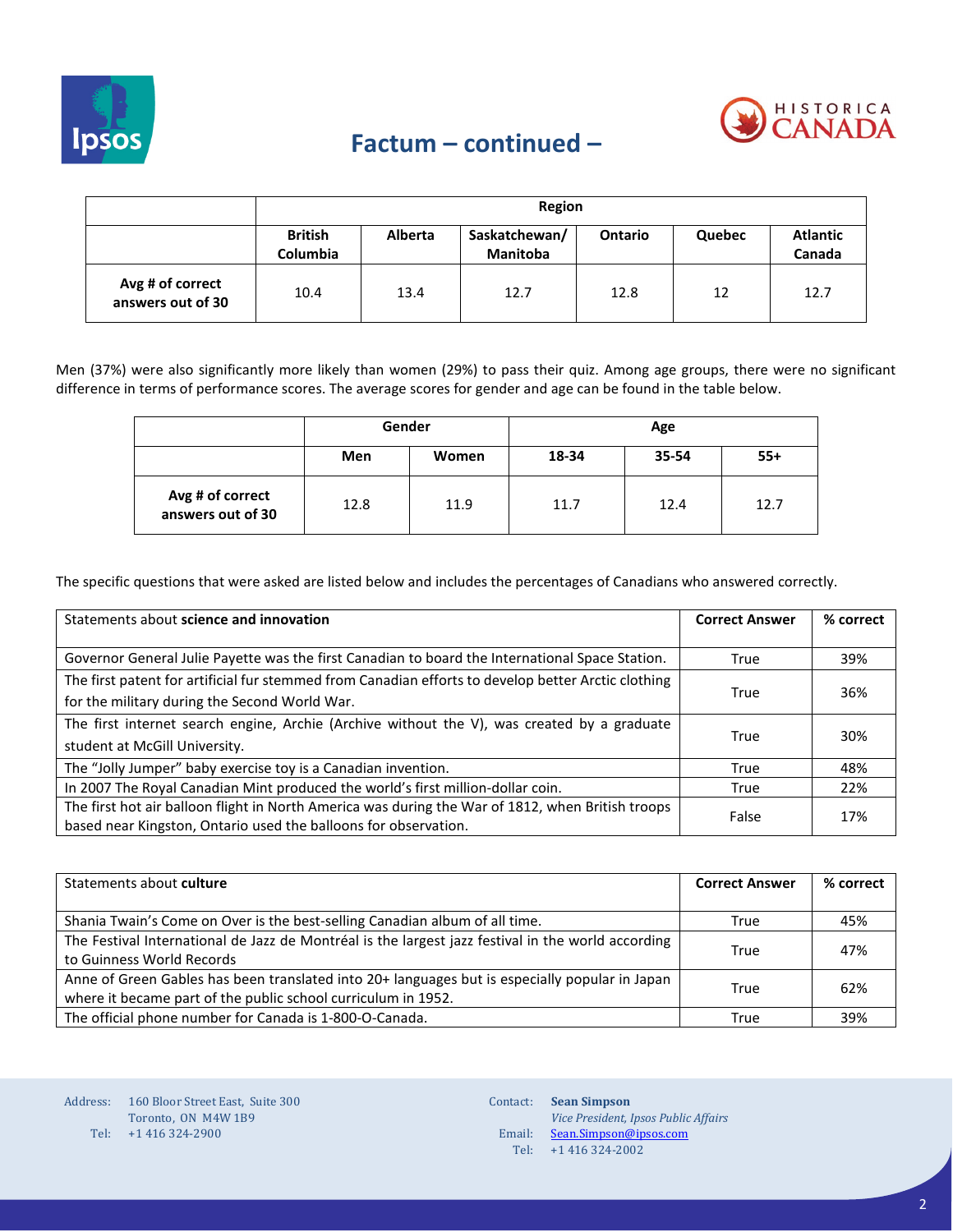



| North America's first recorded instance of dressing in disguise on Halloween was in Vancouver,<br>British Columbia, in 1898.        | True  | 19% |
|-------------------------------------------------------------------------------------------------------------------------------------|-------|-----|
| Prime Minister Sir Wilfrid Laurier designed the Maple Leaf flag, which became the flag of Canada<br>in 1900 to mark the new century | False | 39% |

| Statements about sports                                                                           | <b>Correct Answer</b> | % correct |
|---------------------------------------------------------------------------------------------------|-----------------------|-----------|
|                                                                                                   |                       |           |
| Pitcher Fergie Jenkins is the only Canadian-born player to be elected to Baseball's Hall of Fame. | True                  | 24%       |
| Dr. James Naismith, the Canadian inventor of basketball, presented the Canadian men's team        | True                  | 40%       |
| with their silver medal at the 1936 Olympics, the first Olympic Games to feature basketball.      |                       |           |
| Lacrosse was originally an Indigenous game used to keep warriors in fighting shape.               | True                  | 61%       |
| The first eight Women's World Hockey Championship tournaments were won by Canada.                 | True                  | 51%       |
| Canadian Clara Hughes is the only athlete to win multiple medals at both the Summer and Winter    | True                  | 51%       |
| Olympic Games.                                                                                    |                       |           |
| The Canadian men's soccer team has never qualified for the FIFA World Cup                         | False                 | 23%       |

| Statements about geography                                                                                 | <b>Correct Answer</b> | % correct |
|------------------------------------------------------------------------------------------------------------|-----------------------|-----------|
|                                                                                                            |                       |           |
| More people live in Canada's smallest province (PEI) than Canada's largest territory (Nunavut)             | True                  | 66%       |
| During the First World War, residents of Berlin, Ontario voted to change the city's name to                | True                  | 50%       |
| Kitchener - beating out 5 other choices including Adanac, or Canada backwards.                             |                       |           |
| At more than 82,000km <sup>2</sup> , Lake Superior is considered the largest freshwater lake in the world, |                       |           |
| roughly the size of Austria.                                                                               | True                  | 62%       |
| Canada established the world's first national parks service in 1911 (now Parks Canada).                    | True                  | 55%       |
| The highest tides in the world occur in the Bay of Fundy, between New Brunswick and Nova                   | True                  | 63%       |
| Scotia.                                                                                                    |                       |           |
| Canada is one of only three countries where you can view the northern lights, along with Norway            | False                 | 25%       |
| and Iceland.                                                                                               |                       |           |

| Statements about <b>animals</b>                                                                | <b>Correct Answer</b> | % correct |
|------------------------------------------------------------------------------------------------|-----------------------|-----------|
|                                                                                                |                       |           |
| Moose can be found in every province or territory except for PEI.                              | True                  | 52%       |
| The world's largest beaver dam, stretching 850m, is located in Alberta and can be seen from    | True                  | 29%       |
| space.                                                                                         |                       |           |
| A "bunny hug", another name for a hooded sweatshirt, is a term used in some parts of Canada.   | True                  | 36%       |
| Winnie the Pooh was inspired by a real bear, named for Winnipeg, who travelled to England from | True                  | 68%       |
| Ontario with a Canadian soldier during the First World War.                                    |                       |           |
| Canada has a national horse, appropriately called the Canadian horse                           | True                  | 19%       |
| The Newfoundland dog became an official symbol of Canada after the governor of Newfoundland    |                       | 18%       |
| gifted one to PM Louis St. Laurent to celebrate Newfoundland joining Canada.                   | False                 |           |

Address: 160 Bloor Street East, Suite 300 Tel: +1 416 324-2900 Toronto, ON M4W 1B9

Contact: **Sean Simpson** Email: Tel: *Vice President, Ipsos Public Affairs* [Sean.Simpson@ipsos.com](mailto:Sean.Simpson@ipsos.com) +1 416 324-2002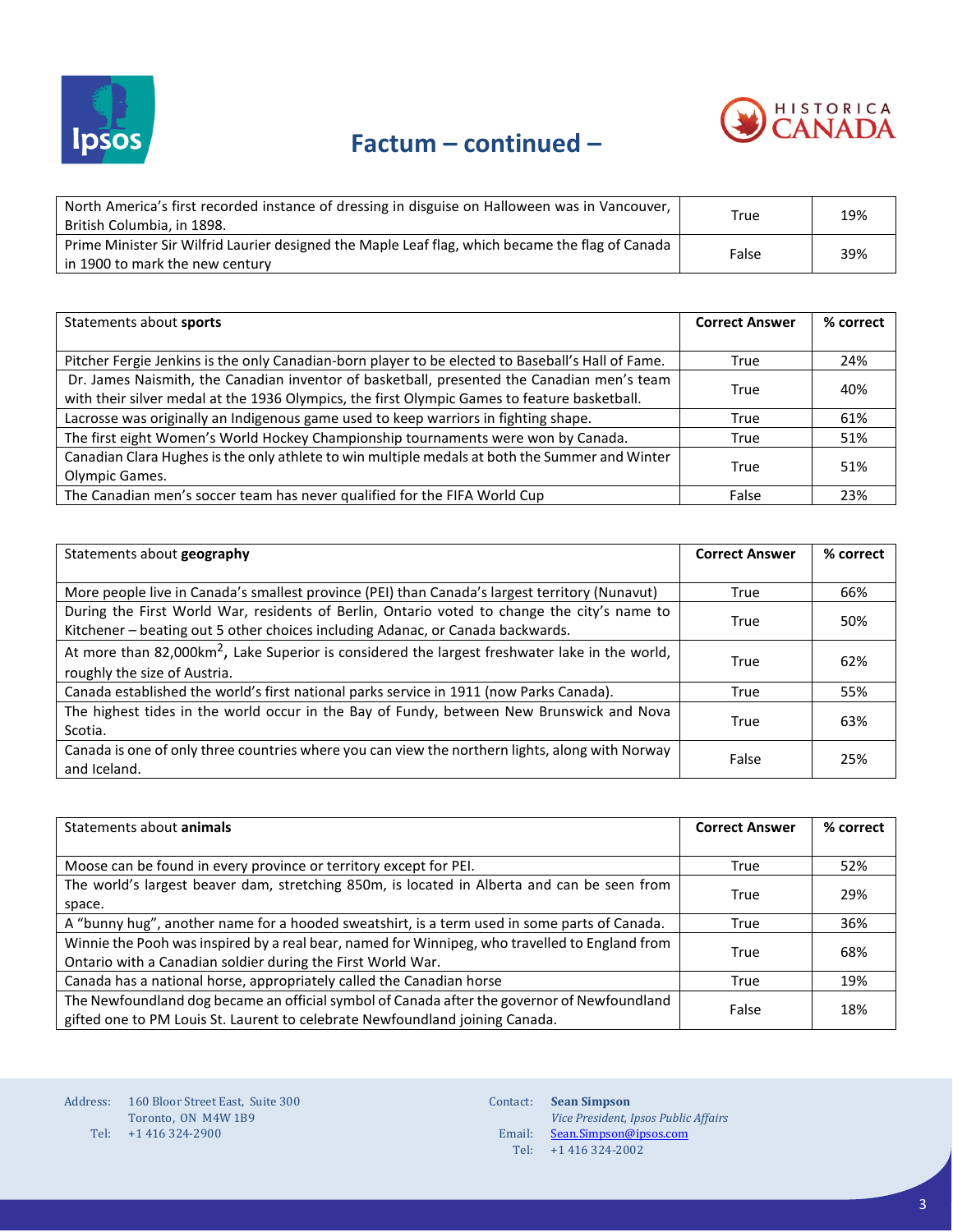

## **Factum – continued –**



### **About the Study**

These are some of the findings of an Ipsos poll conducted between June 11 and 14 2019 on behalf of Historica Canada. For this survey, a sample of 1,002 Canadians aged 18+ was interviewed online via the Ipsos I-Say panel and non-panel sources. Quota sampling and weighting were employed to balance demographics to ensure that the sample's composition reflects that of the adult population according to Census data and to provide results intended to approximate the sample universe. The precision of Ipsos online polls is measured using a credibility interval. In this case, the poll is accurate to within ±3.5 percentage points, 19 times out of 20, had all Canadian adults been polled. The credibility interval will be wider among subsets of the population. All sample surveys and polls may be subject to other sources of error, including, but not limited to coverage error, and measurement error.

#### **For more information on this news release, please contact:**

Anthony Wilson-Smith, President and CEO Historica Canada +1 416 506 1867 [info@historicacanada.ca](mailto:info@historicacanada.ca)

Sean Simpson, Vice President Ipsos, Canada +1 416 324 2002 [Sean.Simpson@ipsos.com](mailto:Sean.Simpson@ipsos.com)

| Address: | 160 Bloor Street East. Suite 300 |
|----------|----------------------------------|
|          | Toronto, ON M4W 1B9              |
| Tel:     | +1 416 324-2900                  |

| Contact: | <b>Sean Simpson</b>                  |
|----------|--------------------------------------|
|          | Vice President, Ipsos Public Affairs |
| Email:   | Sean.Simpson@ipsos.com               |
| Tel:     | +1 416 324-2002                      |